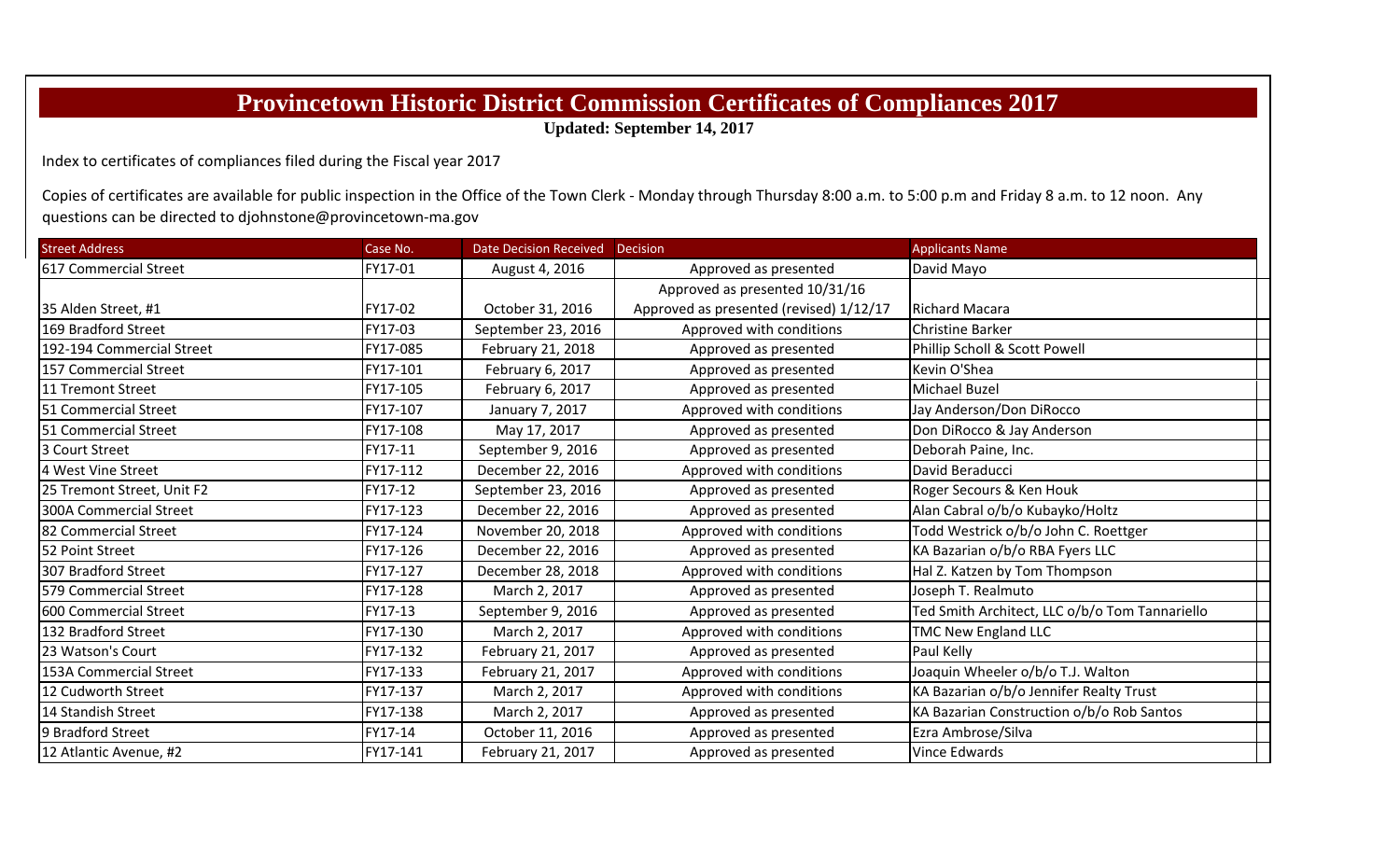| 132 Bradford Street       | FY17-144 | February 21, 2017  | Approved with conditions              | <b>Riley Brothers Realty</b>                                    |  |
|---------------------------|----------|--------------------|---------------------------------------|-----------------------------------------------------------------|--|
| 167 Commercial Street     | FY17-15  | September 9, 2016  | Approved as presented                 | Ted Smith Architect, LLC o/b/o Edward Hunt                      |  |
| 535 Commercial Street     | FY17-150 | January 4, 2019    | Approved with conditions              | Kaye McFadden                                                   |  |
| 225 Commercial Street     | FY17-151 | March 2, 2017      | Approved as presented                 | Loic Rossignon                                                  |  |
| 540-544 Commercial Street | FY17-152 | February 21, 2017  | Approved as presented                 | Provincetown Hospitality                                        |  |
| 403 Commercial Street     | FY17-155 | April 27, 2017     | Approved with conditions              | Marc Levin                                                      |  |
| 39 Pearl Street           | FY17-157 | May 17, 2017       | Approved as presented                 | Stephen Baker                                                   |  |
| 41 Commercial Street, #5  | FY17-16  | September 9, 2016  | Withdrawn                             | Ted Smith Artchitect, LLC o/b/o Matthew Perlman                 |  |
| 137 Commercial Street     | FY17-164 | April 20, 2017     | Approved as presented                 | Ruben o/b/o Peter MacDonald                                     |  |
| 137 Commercial Street     | FY17-164 | May 12, 2017       | Approved as presented                 | Peter McDonald & Jay Anderson                                   |  |
| 18 Franklin Street, #2    | FY17-165 | May 12, 2017       | Approved with conditions              | Papetas Building Co. - Tom Pengue                               |  |
| 58-60 Bradford Street     | FY17-174 | April 20, 2017     | Approved with conditions              | MEILI, LLC                                                      |  |
| 309 Copmmercial Street    | FY17-177 | May 11, 2018       | Approved as presented                 | ARC Designs/Lopes Square Proposal                               |  |
| 288C Commercial Street    | FY17-178 | June 21, 2017      | Approved as presented                 | John Culver & Peter Warnock                                     |  |
| 192-194 Commercial Street | FY17-181 | February 21, 2018  | Approved as presented                 | <b>Center Brook LLC</b>                                         |  |
| 306 Commercial Street     | FY17-182 | October 6, 2017    | Approved as presented                 | Eric Martin & Oliver Davis                                      |  |
| 82 Commercial Street      | FY17-185 | November 20, 2018  | Approved as presented                 | Thomas R. Huth o/b/o John Roettger                              |  |
| 9 Atlantic Avenue         | FY17-186 | May 12, 2017       | Approved as presented                 | Deb Vanderveen & Chris Norcross                                 |  |
| 509 Commercial Street     | FY17-187 | April 20, 2017     | Approved as presented                 | <b>KA Bazarian Construction</b>                                 |  |
| 595 Commercial Street     | FY17-19  | September 23, 2016 | Approved with conditions              | Paul Carter                                                     |  |
| 609-611 Commercial Street | FY17-192 | April 20, 2017     | Approved as presented                 | <b>Direct Solar Energy</b>                                      |  |
| 39 Pearl Street           | FY17-193 | April 20, 2017     | Approved with conditions              | <b>Baker/Wohl Architects</b>                                    |  |
| 5 Carnes Lane             | FY17-194 | April 20, 2017     | <b>Demolition Delay</b>               | Robert Wottz/Howard Lizotte                                     |  |
| 5 Carnes Lane             | FY17-194 | May 5, 2017        | Approved as presented                 | Robert Wottz/Howard Lizotte                                     |  |
| 8 Court Street, Unit C    | FY17-196 | May 18, 2017       | Approved as presented                 | Nathaniel Fridman                                               |  |
| 14 Bangs Street           | FY17-20  | September 9, 2016  | Approved as presented                 | Daniel Milnor & Daniele Taddei                                  |  |
| 84 Commercial Street      | FY17-210 | April 27, 2017     | Approved as presented                 | Laurie Delmolino                                                |  |
| 6 Cottage Street          | FY17-211 | April 20, 2017     | Approved as presented                 | <b>Hammer Architects</b>                                        |  |
| 657 Commercial Street     | FY17-212 | April 20, 2017     | Approved with conditions              | <b>Hammer Architects</b>                                        |  |
| 1A Holway Avenue          | FY17-213 | April 20, 2017     | Approved as presented                 | Nancy Lockwood                                                  |  |
| 452 Commercial Street     | FY17-215 | May 8, 2017        | <b>Continuation of Public Hearing</b> | Architectural Design, Inc. o/b/o Michelle & Colleen<br>O'Connor |  |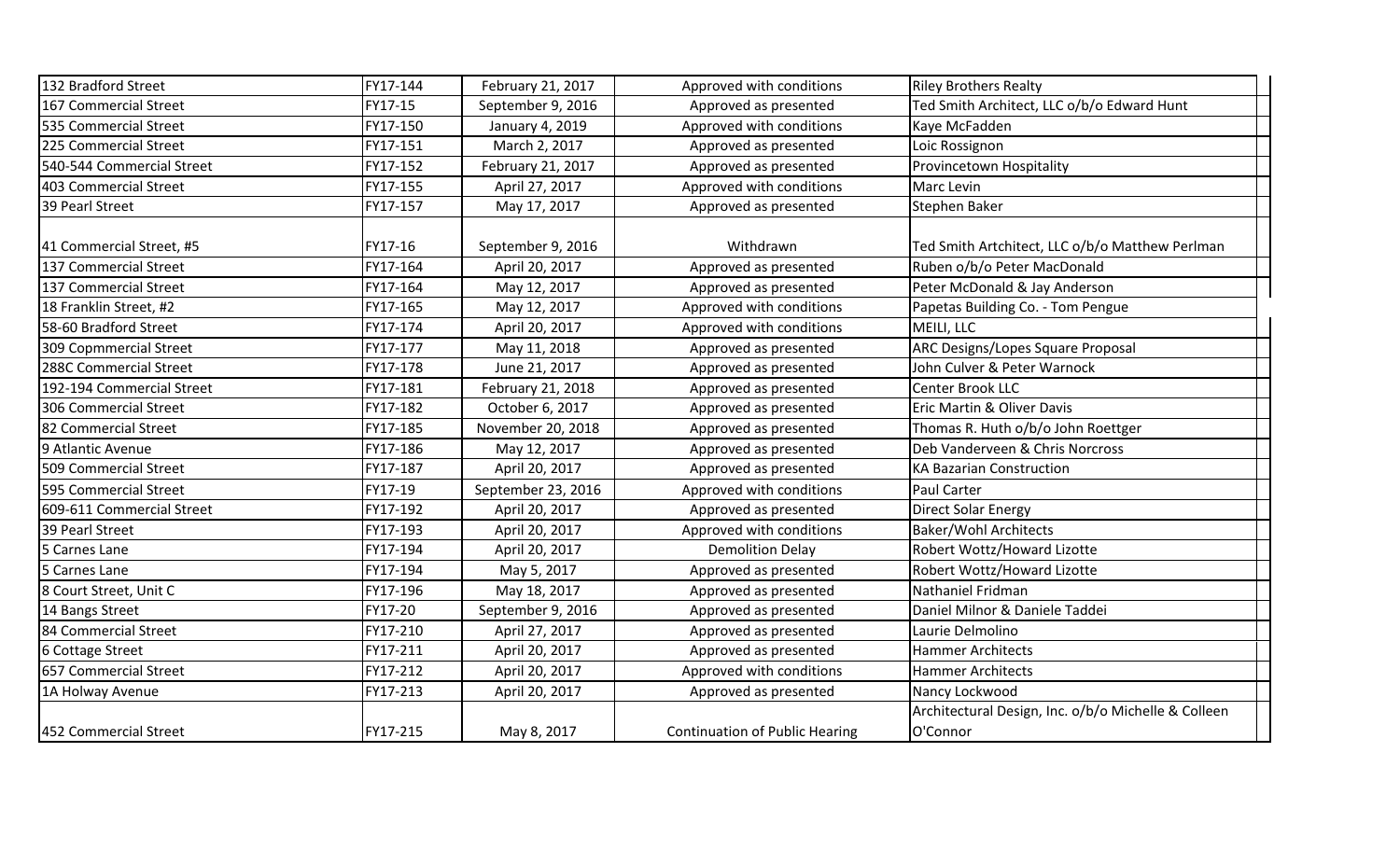|                                 |          |                    |                                 | Architectural Design, Inc. o/b/o Michelle & Colleen |
|---------------------------------|----------|--------------------|---------------------------------|-----------------------------------------------------|
| 425 Commercial Street           | FY17-215 | September 7, 2017  | Approved with conditions        | O'Connor                                            |
| 192-194 Commercial Street       | FY17-216 | April 20, 2017     | Approved as presented           | William N. Rogers II                                |
| 3 Cudworth Street               | FY17-217 | April 27, 2017     | <b>Time Extension Agreement</b> | Lyn Plummer, Maria Cirino & KA Bazarian             |
| 3 Cudworth Street               | FY17-217 | January 4, 2019    | Approved with conditions        | KA Bazarian o/b/o Maria Cirino                      |
| 355 Commercial Street           | FY17-218 | April 27, 2017     | Approved with conditions        | <b>KA Bazarian</b>                                  |
| 18 West Vine Street             | FY17-219 | May 18, 2017       | Approved with conditions        | <b>Beverly Serabian</b>                             |
| 8 Conwell Street                | FY17-220 | April 27, 2017     | Approved as presented           | Holly Tarleton o/b/o Michael Mu                     |
| 436 Commercial Street           | FY17-221 | April 27, 2017     | Approved as presented           | Joel Harms & Brad Horner                            |
| 96 Commercial Street            | FY17-222 | April 27, 2017     | Approved as presented           | <b>Shawn Brook</b>                                  |
| 24 Bradford Street              | FY17-223 | May 8, 2017        | Approved with conditions        | Peter Markauer                                      |
| 237-241 Commercial Street       | FY17-225 | May 8, 2017        | Approved as presented           | Provincetown Film Society                           |
| 23 Watson's Court               | FY17-227 | May 8, 2017        | Approved as presented           | Paul Kelly Neil Korpinen                            |
| 25 Tremont Street, Unit A1 & A2 | FY17-229 | May 8, 2017        | Approved with conditions        | Peter's Property Management                         |
| 10 Commercial Street, Unit 16   | FY17-23  | September 23, 2016 | Approved with conditions        | <b>Brian Burr</b>                                   |
| 386 Commercial Street           | FY17-233 | May 8, 2017        | Approved with conditions        | Town Hospitality Group                              |
| 471 Commercial Street           | FY17-235 | May 8, 2017        | Approved with conditions        | Deborah Paine o/b/o K Fulk                          |
| 29 Standish Street              | FY17-242 | June 22, 2017      | Approved as presented           | John Lyons o/b/o Tracy Kachtick-Ander               |
| 149A Commercial Street          | FY17-25  | September 23, 2016 | Approved as presented           | Michael McCabe                                      |
| 3 Carver Court                  | FY17-250 | May 18, 2017       | Approved with conditions        | <b>Richard Porreca</b>                              |
| 457 Commercial Street           | FY17-258 | January 11, 2018   | Approved as Presented           | Dan Silva and Elena Ende                            |
| 11 Tremont Street               | FY17-265 | June 22, 2017      | Approved as presented           | Russ Crosby o/b/o T. Lane                           |
| 6 Gosnold Street                | FY17-266 | June 22, 2017      | Approved with conditions        | Pavel Fiodarau                                      |
| 259-263 Commercial Street       | FY17-269 | June 8, 2017       | Approved as presented           | <b>Custom Crafted Homes</b>                         |
| 600 Commercial Street           | FY17-273 | July 21, 2017      | Approved as presented           | <b>Tom Tanneriello</b>                              |
| 8-10 Atlantic Ave, UD           | FY17-275 | January 8, 2018    | Approved with conditions        | Dana Masterpolo                                     |
| 30 Alden Street, Unit 4         | FY17-28  | September 23, 2016 | Approved as presented           | Tim Dunn & John McDargh                             |
| 510 Commercial Street           | FY17-280 | June 22, 2017      | Approved as presented           | Josh Piper                                          |
| 16 Prince Street                | FY17-281 | October 22, 2018   | Approved as Presented           | Chris Amplo By Mark Kinnane of Cape Associates      |
| 212 Bradford Street             | FY17-282 | July 21, 2017      | Approved as presented           | Michael McIntyre/East End Marketplace               |
| 46 Bradford Street              | FY17-284 | August 9, 2017     | Approved as presented           | Provincetown Commons o/b/o Town of Provincetown     |
| 51 Commercial Street            | FY17-288 | September 14, 2017 | Approved as presented           | Don DiRocco o/b/o Jay Anderson                      |